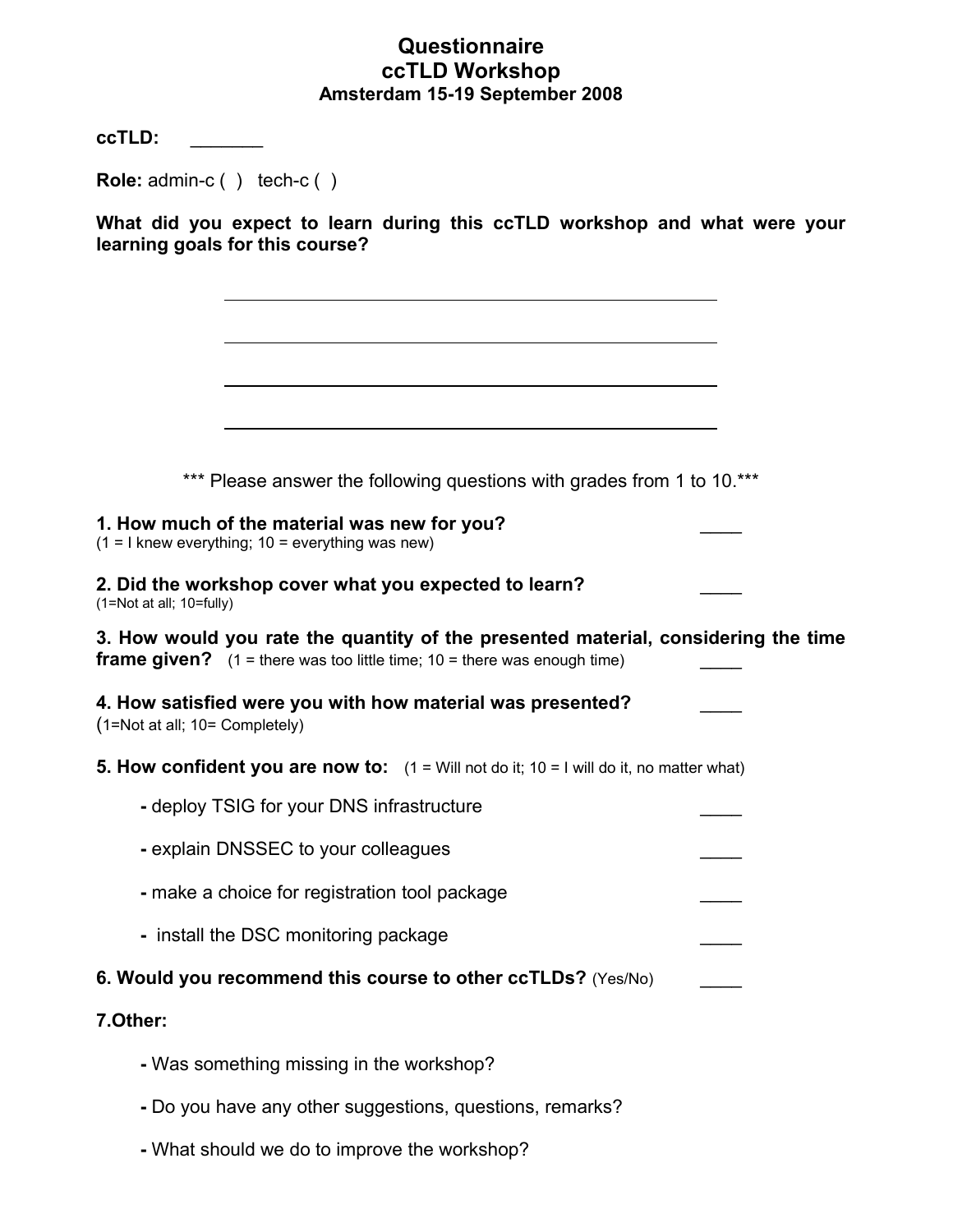### **8. Please assess the training team, based on the following criteria:**

(1=extremely poor; 10=excellent)

|              | Knowledge | Performance | Interaction |
|--------------|-----------|-------------|-------------|
| Name: Hervey |           |             |             |
| Name: Jaap   |           |             |             |
| Name: Duane  |           |             |             |
| Name: Olaf   |           |             |             |

**9. Please rate the following items to assess the overall organisation of the workshop:** (1=extremely poor; 10=excellent)

| Registration       |  |
|--------------------|--|
| Handouts           |  |
| <b>Breaks</b>      |  |
| Venue              |  |
| Hands-on exercises |  |

#### **10. Additional feedback and questions for the instructors:**

| 11. Do you know of courses with similar content? | o Yes o No |            |
|--------------------------------------------------|------------|------------|
| If yes, where can we find information about it?  |            |            |
| If yes, did you attend the course?               |            | o Yes o No |
| If no, why did you not attend?                   |            |            |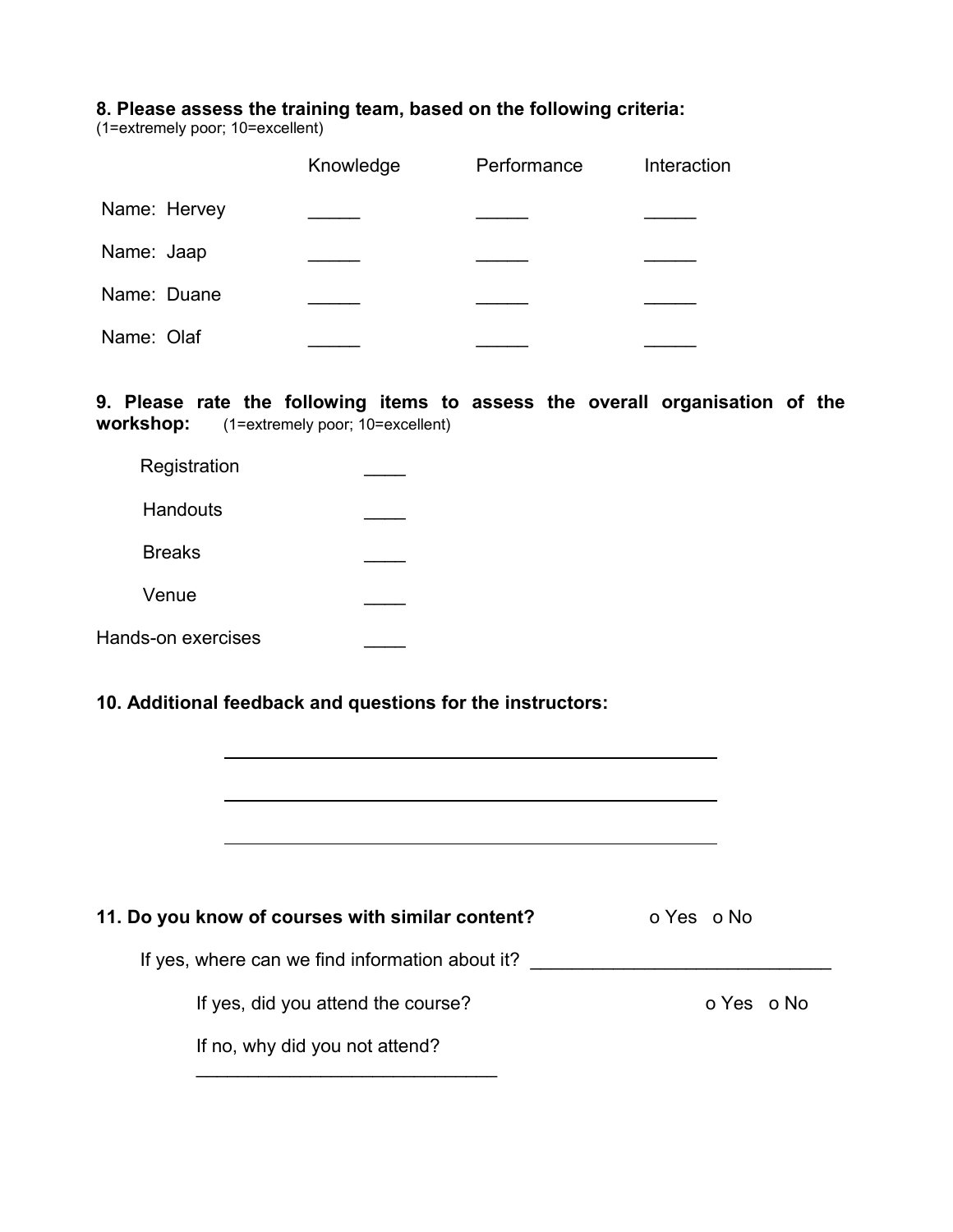# **Security Course Survey**

**1) Would you find the following topics useful if presented in this course?** (Yes/No)

| 1) WOUIQ you find the following topics useful if presented in this course $\epsilon$ (Yes/No)        |  |
|------------------------------------------------------------------------------------------------------|--|
| - Introduction / Overview of Network Security Topics                                                 |  |
| - Discussion of Cyber Threats (technical and procedural) to Your ccTLD<br><b>Network</b>             |  |
| - Demonstrations of Specific Network Attacks & Vectors (DDoS, Misconfigured<br>Database Server, etc) |  |
| - Discussion of How to Respond to Network Threats & Attacks                                          |  |
| - Operating System and Application Hardening                                                         |  |
| - Creating a Security Response Plan                                                                  |  |
| - Creating a Security Exercise Plan                                                                  |  |
|                                                                                                      |  |

**2) Would you find a hands-on component that demonstrated an attack, showed you how your network monitoring systems indicated the attack, and taught you how to configure your ccTLD systems against an attack useful?** (Yes/No) \_\_\_\_\_

**3) What level of technical detail would you be comfortable with in a security course?** (Underline or circle appropriate level)

**- Minimal**, no experience required (Overview of Procedures, Management of Processes)

**OR**

**- Medium**, Familiarity with Unix/Linux required (Development of procedures Minor configuration)

**OR**

**- Advanced**, System Administration experience required (software installation, reconfiguring services)

**4) Would you be willing to contribute case studies, best practices, or lessons learned specifically from your organization? For example, if your network were the subject of a DDoS, would you be willing to share the outcome of the attack, your response to the attack, and the effects it had on your operations with other TLD organizations?**